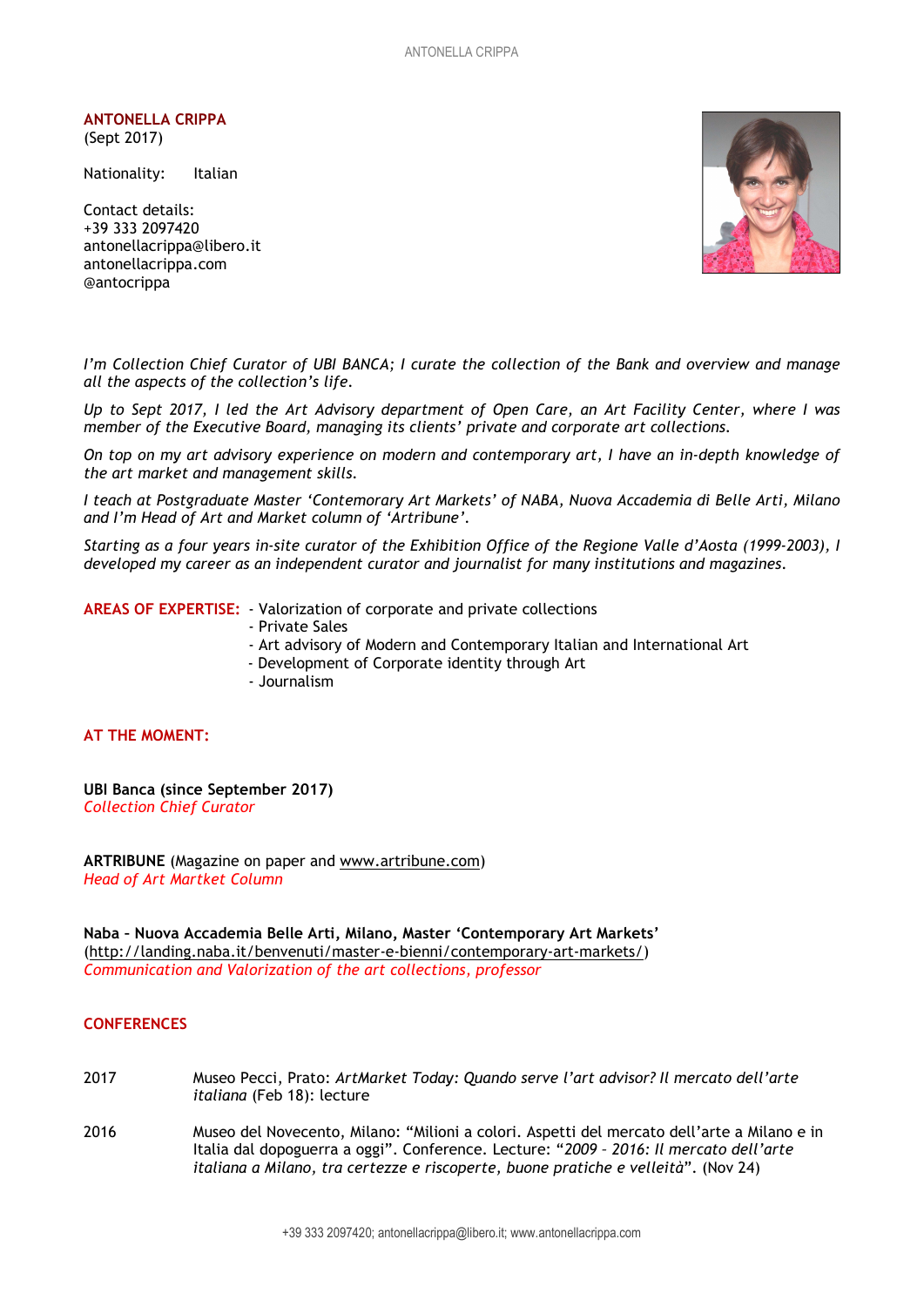- 2016 Università Milano Bicocca: Artist's Archives and Estates: Cultural Memory between Law and Market. International conferences. Chair of the panel: "The Archives and the Market. Value of Certificates and Experts Liability" (Nov 24-25)
- 2016 Siena, Santa Maria della Scala, 22 ott.: Conference "Il collezionismo nel tempo. Dal mecenatismo al Crowdfunding". Panel: Giorgio Fasol, Agiverona, collector; Daniele Pitteri, director Santa Maria alla Scala; Marco Trevisan, Chriestie's partner, Marco Mancuso, director di Digicult, Jacopo Figura, curator, Antonella Crippa, Open Care / Artribune. Moderator: Adelaide Marchesoni, ArtEconomy 24.
- 2016 Artefiera Bologna, 29 gen. 2016: book presentation "L'art advisory nel private banking", curated by MariaCristina Ragazzoni, ed. AIPB, 2015 Milano. Panel: Mariacristina Ragazzoni, Responsabile Servizi Banca Aletti; Domenico Filipponi, Responsabile Art Advisory UniCredit S.p.A.; Giuseppina Delfino, Marketing di Intesa Sanpaolo Private Banking e coordinamento Art Advisory service; Alberto Fiz, Art advisor per i clienti del gruppo Intesa Sanpaolo Private Banking; Guido Wannenes, Amministratore Delegato di Wannenes Group; Antonella Crippa, Art advisor di Open Care - Servizi per l'Arte; Alvise di Canossa, Presidente di Art Defender e Arterìa. Moderator Angela Vettese.
- 2015 Open Care, 15 dic.: Conference "Opere d'arte del XX secolo confiscate in Lombardia. Analisi e prospettive per la restituzione alla collettività". Giornata di studi a cura di Paolo Campiglio con la collaborazione di Beatrice Bentivoglio-Ravasio e Flora Berizzi. Curated by Università degli Studi di Pavia in partnership with Ministero dei beni e delle attività culturali e del turismo, Segretariato regionale e Polo museale per la Lombardia, and l'Agenzia Nazionale per l'amministrazione e la destinazione dei Beni Sequestrati e Confiscati alla Criminalità. Panelist.
- 2015 Triennale di Milano, 12 ott.: book presentation "In Opera. Conservare l'arte contemporanea, curated by Isabella Villafranca Soissons. Panel: Germano Celant, Isabella Villafranca Soissons and Antonella Crippa
- 2015 CNR Consiglio Nazionale delle Ricerche, Roma: Round table curated by Ministero dell'istruzione, università e ricerca, and APRE Agenzia per la promozione della ricerca europea: L'Italia e il primo anno di Horizon 2020: la Societal Challenge n.6, Inclusive, Innovative and Reflective Societies: relatrice (www.apre.it/eventi/2015/i-semestre/primo-anno-sc2/)
- 2013 Open Care, Milan, 12.12.: book presentation "I quaderni del collezionismo" curated by Pinacoteca Agnelli, Torino. With: Marcella Pralormo (Pinacoteca Agnelli), Marco Scotini (NABA), Vincenzo de Bellis (Miart), Enea Righi (collector), Andrea Succo (collector). Moderator: Antonella Crippa.
- 2007 Spazio Oberdan, Milano, Milan: contemporary art and the "spread museum", Nov 10, round table co-curator.

## PROFESSIONAL EXPERIENCE HIGHLIGHTS:

2003 – 2017 OPEN CARE - SERVIZI PER L'ARTE, MILANO (www.opencare.it) 2012 – 2017 Executive Board member, Head Art Advisory 2009 – 2017 Head of Art Consulting Department (Jan. 2009 – present) 2003 – 2017 Modern and Contemporary Art specialist As Head Art Advisory, my main activities include: Private sales, strategies for starting and expanding collections; art advisory services for buying artworks; art advisory consultancy for selling artworks in the local and global market; art collection management; appraisals and valuations of modern and contemporary artworks; cataloguing, registration, conservation, handling, surveys, installation of artworks; inheritance and succession planning in relation to artworks; of site exhibition manager; corporate collections manager; corporate identity projects and communication materials development.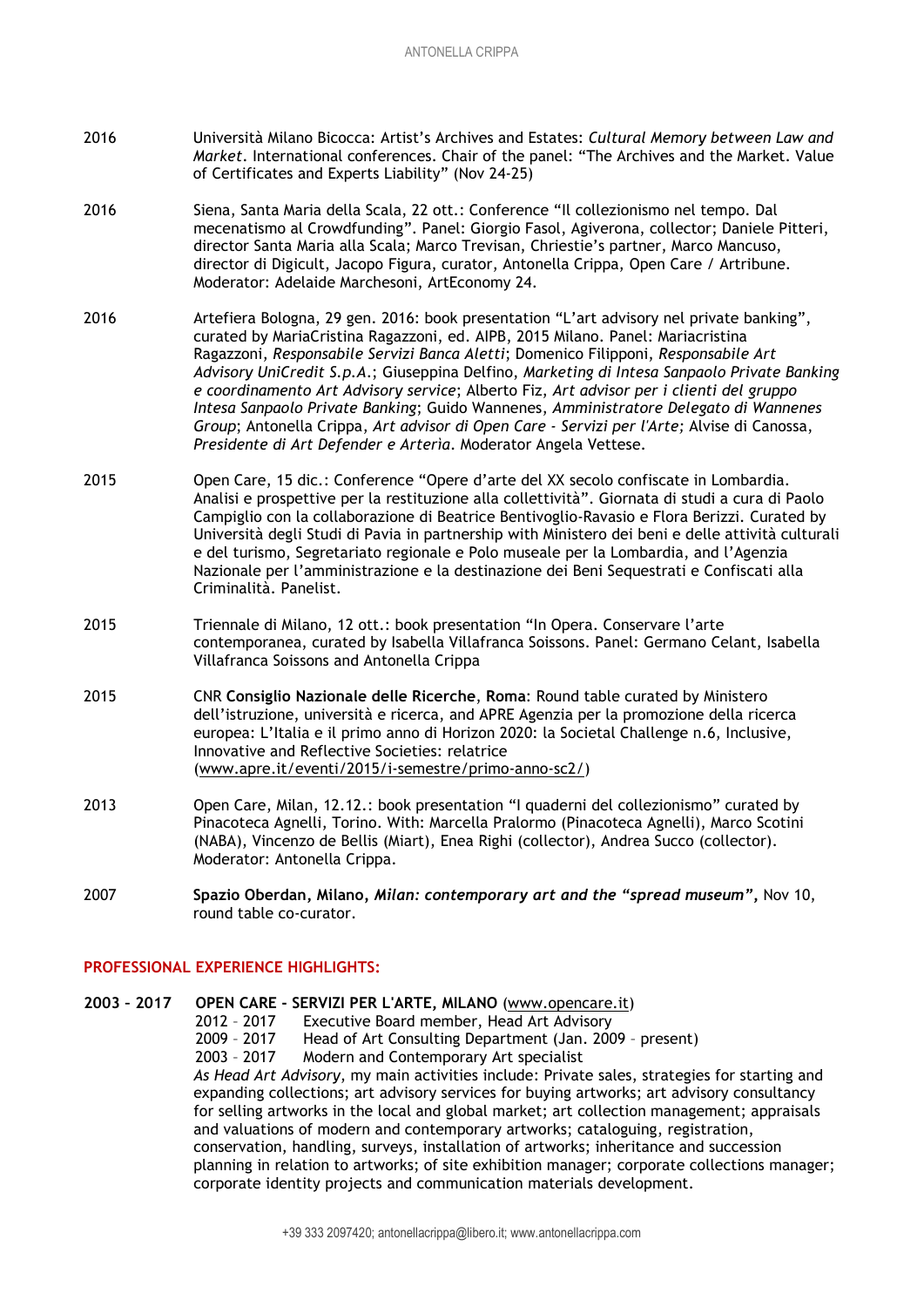| 2015 - 2016 | Forum permanente dell'arte contemporanea (www.forumartecontemporanea.it)<br>Prato, Museo Pecci, October 15 2016<br>Genova, Museo di Villa Croce, April 16 2016<br>Prato, Museo Pecci, Sep. 25/27 2015<br>Forum of Italian Contemporary art, member of the coordination comitee                                                                                                                                                                                                                                             |
|-------------|----------------------------------------------------------------------------------------------------------------------------------------------------------------------------------------------------------------------------------------------------------------------------------------------------------------------------------------------------------------------------------------------------------------------------------------------------------------------------------------------------------------------------|
| 2014        | European Union, Bruxelles, August / September 2014 (www.ec.europa.eu/research)<br>expert evaluator, a Reflective societies call, 2014<br>Among the tasks: proposals evaluation, Individual Evaluation reports and Consensus reports<br>writing; experts discussions; consensus meeting.                                                                                                                                                                                                                                    |
| 2014        | DEDAR, Paris for DDAYS, Festival de Design, Paris, May 20, 2014<br>curator, Amoir Libre de Ornaghi & Prestinari (www.ddays.net/exposants/dedar)                                                                                                                                                                                                                                                                                                                                                                            |
| 2013        | Comune di Genova, Sala Dogana: Call for young curators.<br>Member of the jury. Chair: Ilaria Bonacossa.                                                                                                                                                                                                                                                                                                                                                                                                                    |
| 2011        | GAI, Giovani artisti italiani, ON AIR - IN/OUT a workshop and ideas for new models of<br>artistic migrations, Spazio Seat, Torino, Nov 3: round table relator. (www.giovaniartisti.it)                                                                                                                                                                                                                                                                                                                                     |
| 2010        | artinresidence.it (on-line project for Italian art-residencies programs)<br>(www.thatscontemporary.com/artinresidence), Curator (Nov. 2009 - Mar. 2011)                                                                                                                                                                                                                                                                                                                                                                    |
| 2009 - 1999 | Tema Celeste, Flair, Contemporary, Label, Progettare, The Art Newspaper.<br>Free lance journalist (Press ID: #113228) and writer (On request, publications available)                                                                                                                                                                                                                                                                                                                                                      |
| 2007        | The Big What. A journey through art, 2007 (Italia, 80'.)<br>Documentary on 52. Biennale di Venezia, 38. Art Basel, XII Documenta Kassel and Sculpture<br>Projects Münster, 2007. Author with Maddalena D'Alfonso. Producer: AIACE - INVIDEO with<br>the support of Comune di Milano (www.mostrainvideo.com)                                                                                                                                                                                                                |
| 2007        | In Cima alle stelle, Forte di Bard, Aosta (March 29 - August, 31 2007)<br>Curator of the Contemporary art section of the exhibition.<br>(www.fortedibard.it/mostre/archivio)                                                                                                                                                                                                                                                                                                                                               |
| 2006        | MITO, Camera di Commercio di Milano e Torino: call of application for a work of art to<br>be realized in the city center of Milano and Torino. Artist selector.                                                                                                                                                                                                                                                                                                                                                            |
| 2004        | Galleria Civica di Monfalcone. On Air, Video in Onda dall'Italia.<br>Curator with Andrea Bruciati. (The tour exhibition was also presented at Centro Pecci per<br>l'Arte Contemporanea, Sept. 2004; MACRO Museo d'Arte Moderna e Contemporanea di<br>Roma, Oct. 2004; Sala Murat, Bari, Jan 2005; Pescheria della Rocca, Lugo di Ravenna,<br>March 2005; Festival Incontemporanea, Ovada, Aug. 2005; a Care of, Milano, Jan 2006);<br>Belef. Belgrad Summer Festival, Palazzo Kapetan Misino Zdanje, Belgrado (Aug. 2006). |
| 2004        | Triennale di Milano. Disegnare nelle città, curated by di Alvaro Siza, Photos by Gabriele<br>Basilico. Exhibition Manager (www.triennale.it/en)                                                                                                                                                                                                                                                                                                                                                                            |
| 2003        | Museo Civico di Pordenone, Videogiochi d'Artista: round table relator.<br>(www.comune.pordenone.it/it/comune/in-comune/strutture/museoarte)                                                                                                                                                                                                                                                                                                                                                                                |
| 2003 - 2005 | Fondazione Lajolo, Milano: art consultant for the cataloguing project of the permanent<br>collection (www.davidelajolo.it).                                                                                                                                                                                                                                                                                                                                                                                                |
| 1999 - 2003 | Regione Autonoma Valle d'Aosta, Exhibitions Office, In-site Contemporary Art curator:<br>Exhibition project Da Cima a Fondo: Nov. 2002-Oct. 2003<br>Exhibition project Cabinet aux merveilles: Nov. 2001-Oct. 2002<br>Exhibition project Aosta Contemporanea: Jun. 2000-Jul. 2001                                                                                                                                                                                                                                          |